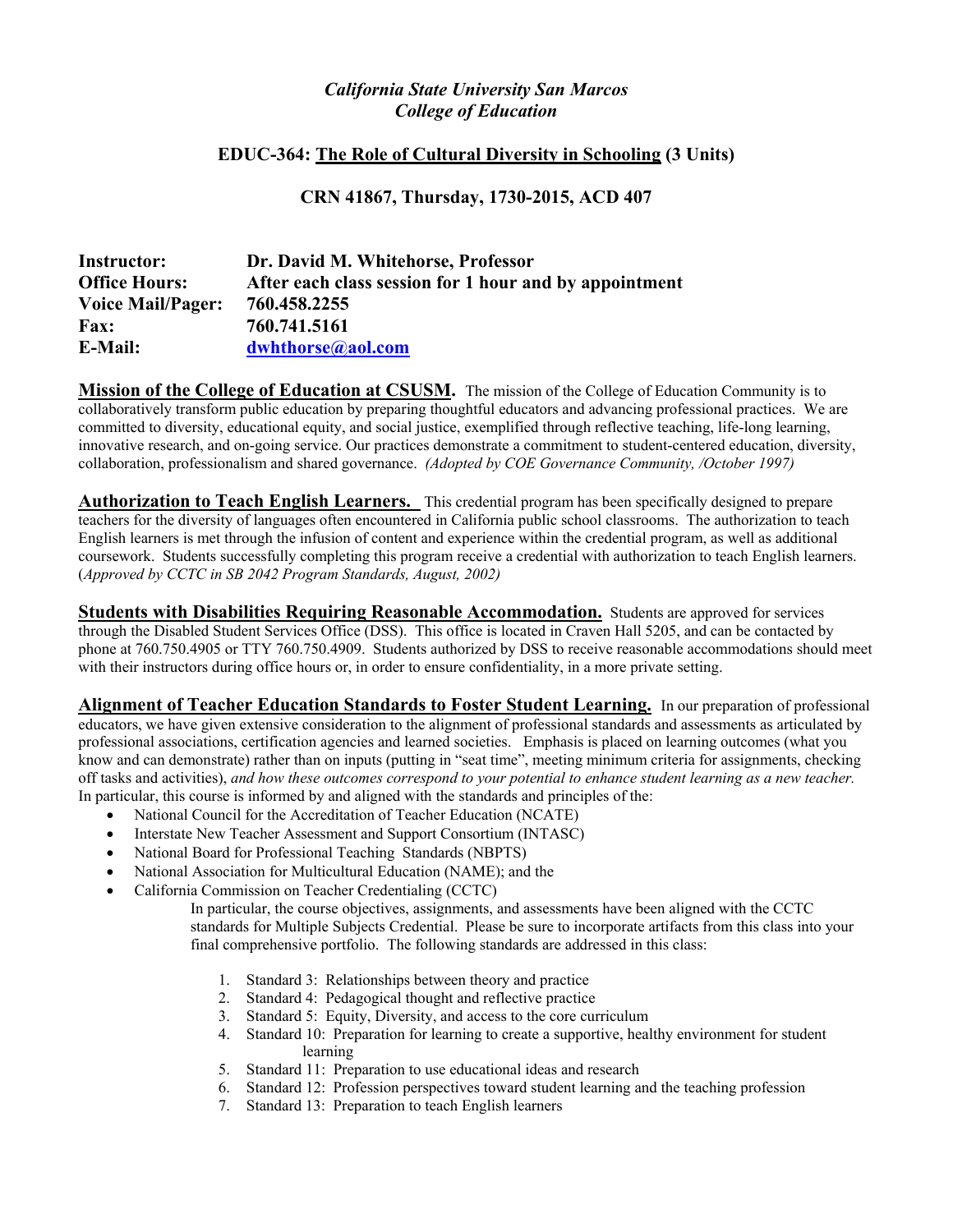**Teacher Performance Expectation (TPE) Competencies.** This course is designed to help teachers seeking the Multiple Subjects Credential to develop the skills, knowledge, and attitudes necessary to assist schools and districts in implementing an effective program for all students. The successful candidate will be able to merge theory and practice in order to realize a comprehensive and extensive educational program for all students. The following TPE's are addressed in this course:

| Primary Emphasis:                                    | Secondary Emphasis:              |
|------------------------------------------------------|----------------------------------|
| TPE 8: Learning about students                       | TPE 4: Making content accessible |
| TPE 11: Social environment                           | TPE 7: Teaching English learners |
| TPE 12: Professional, legal, and ethical obligations | TPE 13: Professional growth      |
|                                                      |                                  |

**Course Description.** This course explores cultural and linguistic diversity as critical variables in achieving educational equity for all students. Major units include intensive theoretical and practical articulation of culture and cultural pluralism; educational issues of "race", class, gender, language, ethnicity, exceptionality and sexual orientation; social, structural, programmatic and curricular issues; and, effective teaching for diverse populations. This course is intended for candidates having an interest in diversity and educational issues and is a prerequisite for all teacher credential program candidates. Highly refined oral and written communication, information literacy, and appropriate uses of technology are required of professional educators. Therefore, these competencies are emphasized in the successful completion of this course.

**Course Objectives.** Candidates completing EDUC 464 will be able to demonstrate knowledge, skills and dispositions indicating:

- 1. mastery of the TPE competencies appropriate to the course and content area;
- 2. mastery of standards for English learners as indicated in the course alignment with SB 2042;
- 3. understanding of various concepts of culture and their applicability to learning, teaching, curricular development and educational reform;
- 4. understanding of the historical and contemporary contexts for multicultural and multilingual education;
- 5. knowledge of the relationships between multicultural and multilingual instruction;
- 6. familiarity with second language acquisition theory and the role of the primary language in second language learning;
- 7. ability to report, interpret, analyze and synthesize complex information; and,
- 8. university-level competence in information literacy, use of technology and oral and written communication.

### **Required Texts.**

- Banks, J. A. & Banks, C. A. McG. (Eds.). (2001). *Multicultural education: Issues and perspectives* (4<sup>th</sup> Edition). New York: John Wiley & Sons.
- King, S. H. & Castenell, L. A. (Eds.). (2001). *Racism and racial inequality: Implications for teacher education.* Washington, DC: American Association of Colleges for Teacher Education.
- Leyba, C. F. (Ed.). (1994). *Schooling and language minority students: A theoretical framework (*  $2<sup>nd</sup>$  Edition). Los Angeles: California State University LA.
- Spring, J. (2001). *Deculturalization and the struggle for equality: A brief history of the education of dominated cultures in the United States* (3rd. Edition). Boston: McGraw-Hill.

**Course Outline (Calendar of Topics).** Candidates are reminded that the schedule is tentative and subject to change. All classes differ in candidate composition, ability levels and background preparation. Some topics may require additional articulation in order for credential candidates to make meaning of specific topical material. It is more important to build understanding and meaning-making than it is to cover all chapters and all topics. Therefore, the professor reserves the academic freedom to modify this calendar of topics to enhance the learning process.

| <b>SESSION/DATES</b> | <b>TOPICS</b>                                                                                  | <b>READINGS</b>      |
|----------------------|------------------------------------------------------------------------------------------------|----------------------|
| $1 - 9/4$            | Introduction and course overview. Defining culture                                             | None                 |
| $2 - 9/11$           | The nature of culture. Context for culture. Cultural contact and intercultural<br>interaction. | Banks, Chs. 1, 2, 3  |
| $3 - 9/18$           | Historical perspectives. Development of multicultural education as a discipline.               | Banks, Chs. 9, 11    |
| $4 - 9/25$           | Topics continue                                                                                | None                 |
| $5 - 10/2$           | Education of dominated cultures in the USA<br>In-class processing of <i>Deculturalization</i>  | Spring (entire text) |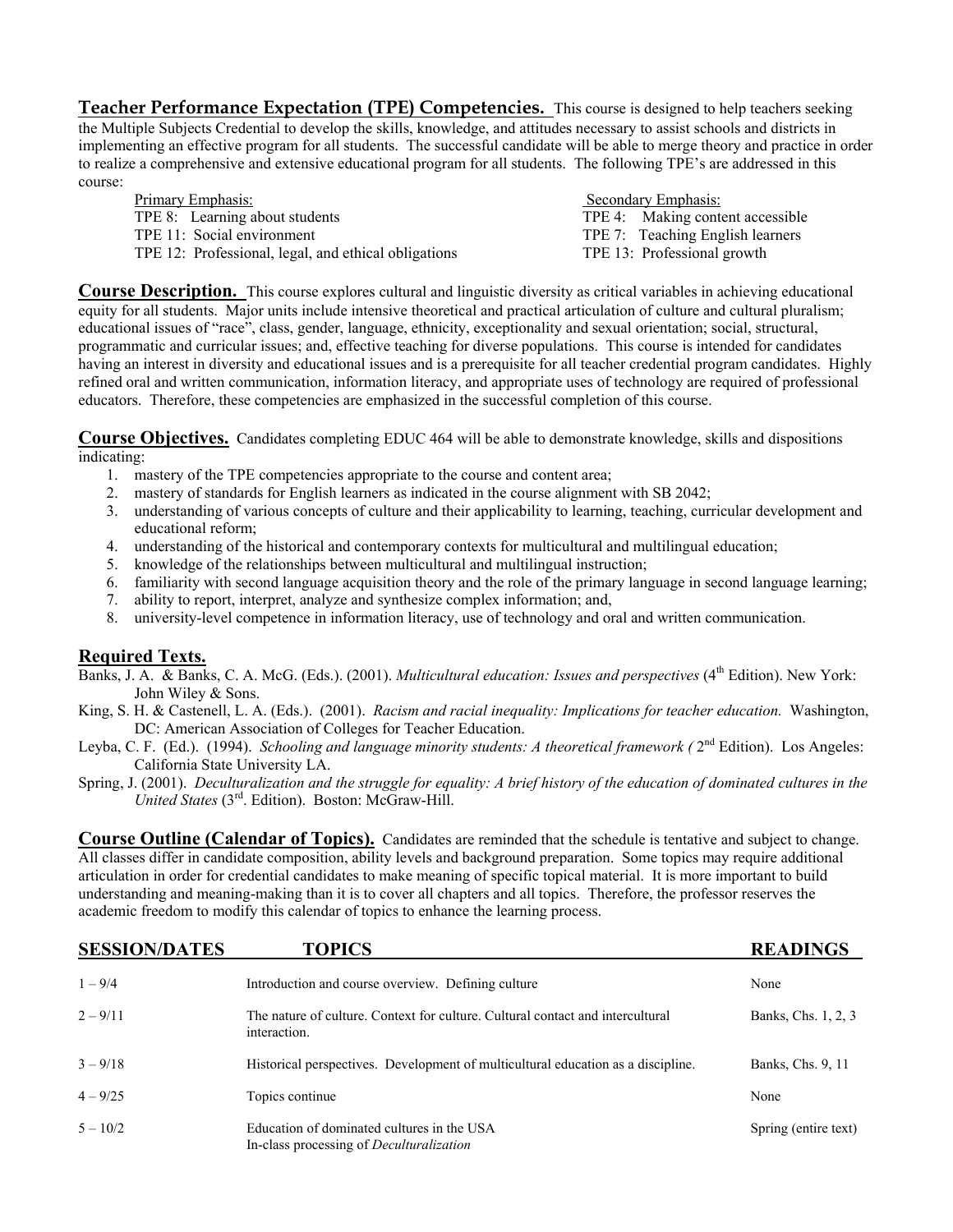| $6 - 10/9$   | Gender issues in the classroom<br>In-class discussion of personal histories. Personal History papers due. | Banks, Chs. 6, 7, 8             |
|--------------|-----------------------------------------------------------------------------------------------------------|---------------------------------|
| $7 - 10/16$  | Class, religion and exceptionality                                                                        | Banks, Chs. 4, 5, 13,<br>14, 15 |
| $8 - 10/23$  | Language acquisition. Role of primary language in L2 development                                          | Banks, Ch. 12<br>Leyba, Part 1  |
| $9 - 10/30$  | Language acquisition. ELD and SDAIE                                                                       | Same as above                   |
| $10 - 11/6$  | Critical analysis and processing of Race and Racial Inequality                                            | King/Castenell<br>(entire text) |
| $11 - 11/13$ | Multicultural reform agenda: curricula, pedagogy & community                                              | Banks, Chs. 10, 16,<br>17       |
| $12 - 11/20$ | Group processing of research paper and presentation                                                       | None                            |
| 11/27        | NO CLASS. National Holiday. University closed                                                             | None                            |
| $13 - 12/4$  | Research presentations: Groups $1 - 3$                                                                    | None                            |
| $14 - 12/11$ | Research Presentations: Groups $4-6$                                                                      | None                            |
| $15 - 12/18$ | Examination Day. Course summary. Course evaluation.<br><b>Assignment Due: Final Outcome Assessment.</b>   | None                            |

# **COURSE REQUIREMENTS**

#### **Assignments:**

All assignments are due on the dates indicated. Written assignments must be word processed, double-spaced, paginated, and have 1" margins on all sides. Your name and the CRN for your section must appear at the top right of the first page, except as noted for the research paper assignment. Page limitations are not given as writing styles differ. You are expected to make your written assignments as long (or as short) as it takes you to respond to all elements of the assignment and make your point(s). It is expected that all assignments will reflect university-level composition and exposition. Use of electronic spelling and grammar checking is encouraged.

| 1. Personal History                      | 25 pts.        | Due Week 6              |
|------------------------------------------|----------------|-------------------------|
| 2. Group Research Paper and Presentation | 40 pts.        | Due Week 13             |
| 3. Outcome Assessment                    | <b>20 pts.</b> | Due Week 15             |
| 4. Attendance and Participation          | $15$ pts.      | <b>Assessed Week 15</b> |

### **1. Personal History.** (25 points).

The purpose of this assignment is to provide you the opportunity to examine your own culture. Write a narrative essay about your own life, describing the experiences that have shaped your views of "race", culture, and issues of diversity. Reflect on your own experiences in terms of your cultural reference, your family background, your interactions with others unlike yourself, and other factors determined by your own circumstances and your upbringing. In this assignment, you will explore within yourself, and commit to written form:

- (1) your identity as a learner,
- (2) your identity as a member of a particular cultural/racial/ethnic group, and
- (3) how this affects your potential as a teacher.

Include SPECIFIC examples of events and situations that you feel shaped your views on these issues. Be sure to situate your examples in the context of assumptions about schooling and education. To the extent possible, relate your experiences to the theory and praxis in readings, class discussions and activities. **Be prepared to share your paper in small group and larger class discussions during the sixth week of instruction**.

(TPE 8, 11, 13)

### **2. Group Research Paper and Presentation.** (25 points written/15 points oral).

In heterogeneous groups, you will develop, as a group, a research paper on an issue of *significance* in the field of multicultural education, which you will formally present to the class. The topic must be approved by the professor. Your research must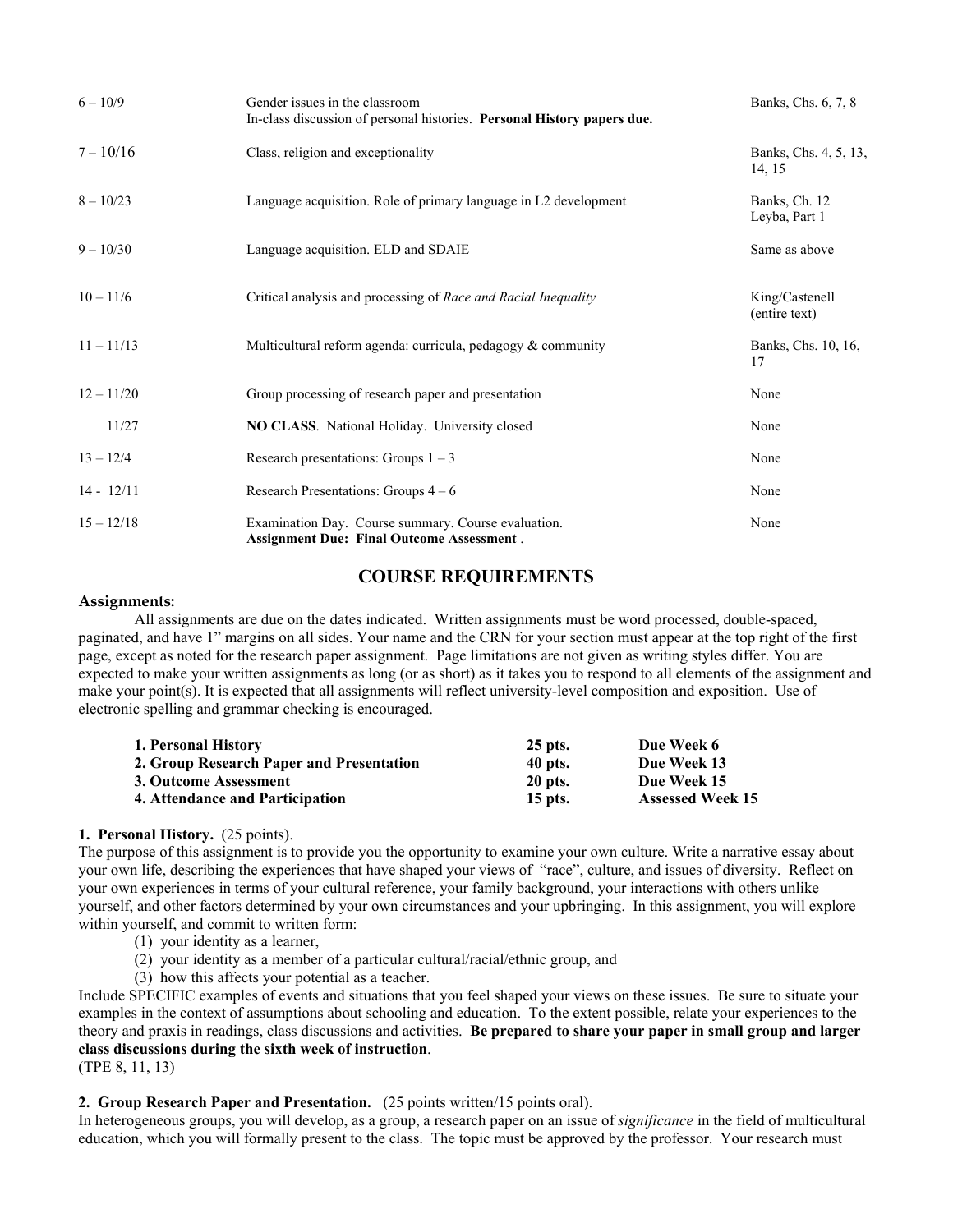include at least 3 sources from the ERIC database, at least 3 sources from the Internet, at least 3 print media sources, and at least one of the texts used in class. References must be exclusive of one another. These are the minimum requirements for an acceptable grade, therefore superior grades require greater breadth and depth of research.

The group's paper will include:

- 1. a cover page listing the title, a 2-3 paragraph/200 word abstract, and full names of all group members,
- 2. a narrative that describes the issue, including its historical context,
- 3. a description of why the issues is significant in the field of education,
- 4. your position on the issue and why you have taken that position,
- 5. a defense (rationale) for taking the position with appropriate references,
- 6. a conclusion regarding the issue, with recommendations for action,
- 7. an annotated bibliography of all references consulted, and
- 8. attachments such as your visual aids for the presentation, graphic organizers, or any supplementary material developed to enhance student learning.

The length of the paper is determined by the degree to which you articulate the requirements outlined above. Depth of analysis is more important than providing in-depth description. In other words, your paper should answer WHY and HOW, more importantly than WHO, WHAT, WHEN, or WHERE. The paper should be stapled together, and not placed in any kind of binder. Please put your effort into articulating the issues, not developing a time-consuming, computer-generated cover. **All papers are due Week 13, regardless of the day of your scheduled presentation.**

Your panel presentation will be 20 minutes in length. You will present a synopsis of your issue, accompanied by appropriate visual, aural and or tactile aids. The mode of presentation may include skits, simulations, debate, Socratic dialogue, or some other form of multi-modal presentation (PowerPoint, as example). You are cautioned NOT to read from the text of your paper. In addition to the 20 minute presentation, you will plan to respond to questions for no more than 10 minutes. Therefore, your group should be prepared to be "on" for  $1/2$  hour. It is a group responsibility to practice and time the presentation and Q & A session: presentations which are more than 3 minutes long or short of these parameters will have the grade reduced appropriately. At the time of your presentation, you will provide each classmate and the professor with a stapled handout, which includes Items 1, 7 and 8, above.

(TPE 7, 8, 11, 12)

### **3. Outcome Assessment.** (20 points).

This is your opportunity to examine your own learning. You will select the most important learning or **closely related** set of learning you have acquired during the course. You will write in detail:

- (1) what you learned,
- (2) how you knew you were learning something of significance (assessing your own learning),
- (3) how this will shape your attitudes and behaviors as a teacher or in future intercultural interaction, and
- (4) how you will demonstrate overall "cultural competence" (as this definition is developed in class)

Emphasis is placed on your ability to synthesize data around the topic you select, your depth of reflective analysis, your ability to articulate the cognitive, behavioral and affective domains of your learning, and the relationship of this topic to your future growth and professional practice. **Final outcome assessments are due on the scheduled examination day**. (TPE 4)

### **Attendance and Participation.** (15 points).

Daily reflections, Quickwrite activities, participation in dialogue and other in-class assignments are counted as part of the participation points.

The Governance Community of the College of Education adopted the following policy on 12/19/97:

## COLLEGE ATTENDANCE POLICY

*Due to the dynamic and interactive nature of courses in the College of Education, all students are expected to attend all classes and participate actively. At a minimum, students must attend more than 80% of class time, or s/he may not receive a passing grade for the course at the discretion of the instructor. Individual instructors may adopt more stringent attendance requirements. Should the student have extenuating circumstances, s/he should contact the instructor as soon as possible.* 

Attendance and participation are especially important since the course deals with complex material processed in a variety of ways. Structured interactions, group processes, oral presentations, guided discussion of readings, and self-disclosure exercises are the norm. **Students are expected to have read assigned materials by the date indicated in the syllabus, and should be prepared to discuss readings individually or in variously structured groups.** The degree of your engagement in these processes forms the basis for points assigned. Due to the fast paced and highly interactive nature of the course, regular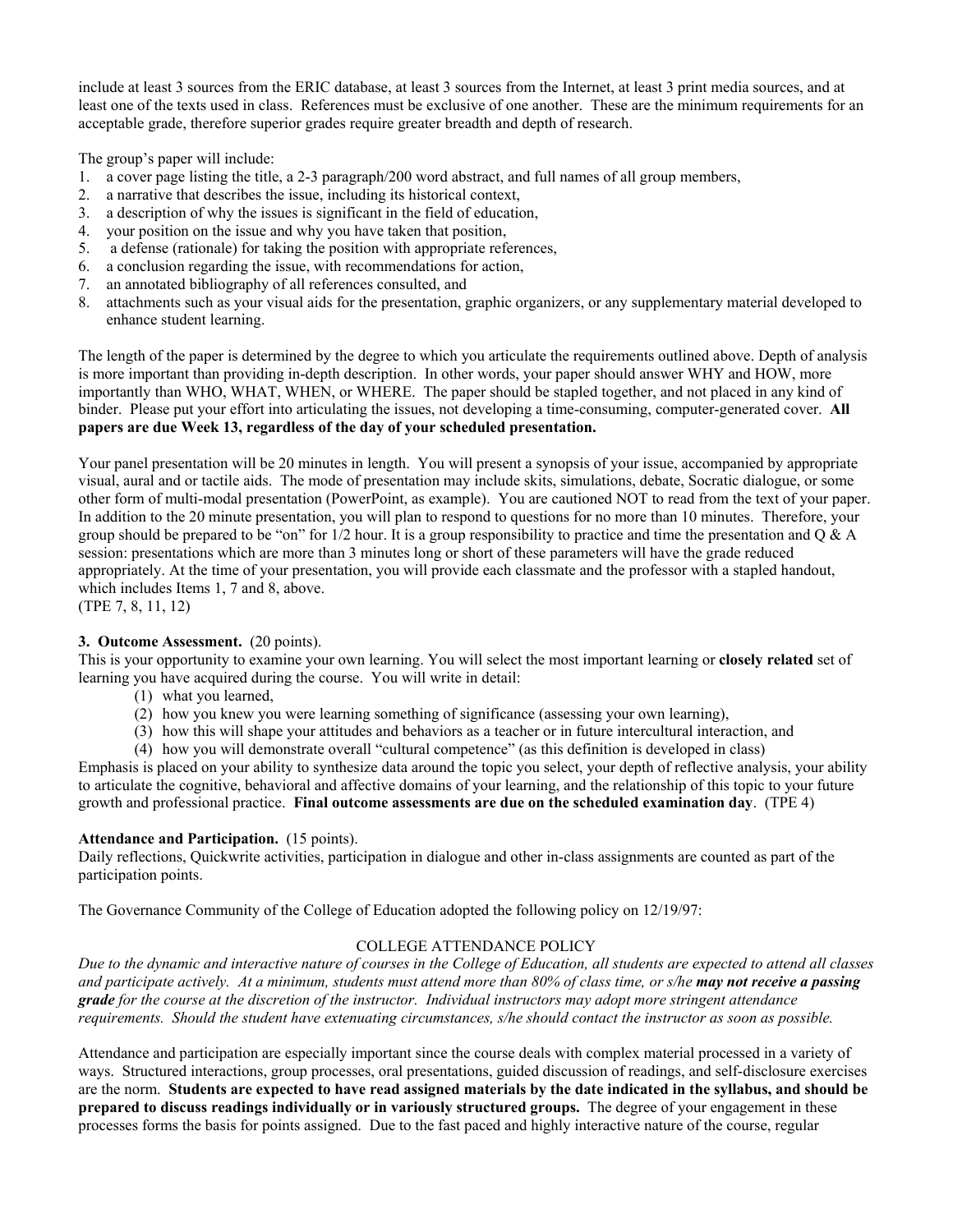attendance and full participation are expected: teaching and learning is difficult (if not impossible) if one is not present for and engaged in the process. Therefore, the above College Attendance Policy is amplified as follows:

1. Missing more than 1 class meeting will result in the reduction of one letter grade.

2. Arriving late or leaving early on more than two occasions will result in the reduction of one letter grade.

3. Illness and emergency circumstances will be considered/negotiated on a case-by-case basis.

These measures should not be considered punitive, as students are expected to establish appropriate personal, academic and career-ladder priorities. Therefore these measures should be viewed as taking appropriate individual responsibility for one's own learning in a democratic, collaborative and reciprocal-learning environment. (TPE 12, 13).

## **GRADING**

*Grading Scale:* A=93+, A-=90-92, B+= 87-89, B=83-86, B-= 80-82, C+=77-79, C=73-76, C-= 70-72, D+=67-69,  $D=63-66$ ,  $D=60-62$ ,  $F=59$  or lower Students taking EDUC 364 as a prerequisite for teacher credential and graduate programs are reminded that the College requires completion of this course with a C+ or higher.

 *Submission Schedule:* Work submitted late, but within one week of the due date will be reduced by one letter grade. Work received over one week late will receive no credit.

*Grading Emphasis*: Each written assignment will be graded approximately 85% on content and context (detail, logic, synthesis of information, depth of analysis, etc.), and 15% on mechanics (grammar, syntax, spelling, format, uniformity of citation, etc.). All citations, where appropriate, will use APA format. Consult Library Services for the *Manual of Citation of the American Psychological Association,* or other guides to citation.

# **GENERAL CONSIDERATIONS**

*Academic Honesty:* It is expected that each student will do his or her own work, and contribute equitably to group projects and processes. If there is any question about academic honesty, consult the University Catalog or the Semester Schedule.

*Appeals:* Every student has the right to appeal grades, or appeal for redress of grievances incurred in the context of any course. Disputes may be resolved informally with the professor, or through the formal appeal process. For the latter, consult the Associate Dean.

*Ability:* Every student has the right to equitable educational consideration and appropriate accommodation. Students having differing ability (mobility, sight, hearing, documented learning challenges, first language/English as a second language) are requested to contact the professor at the earliest opportunity. Every effort will be made to accommodate special need. Students are reminded of the availability of Disabled Student Services, the Writing Center, technology assistance in the computer labs, and other student support services available as part of reasonable accommodation for special needs students.